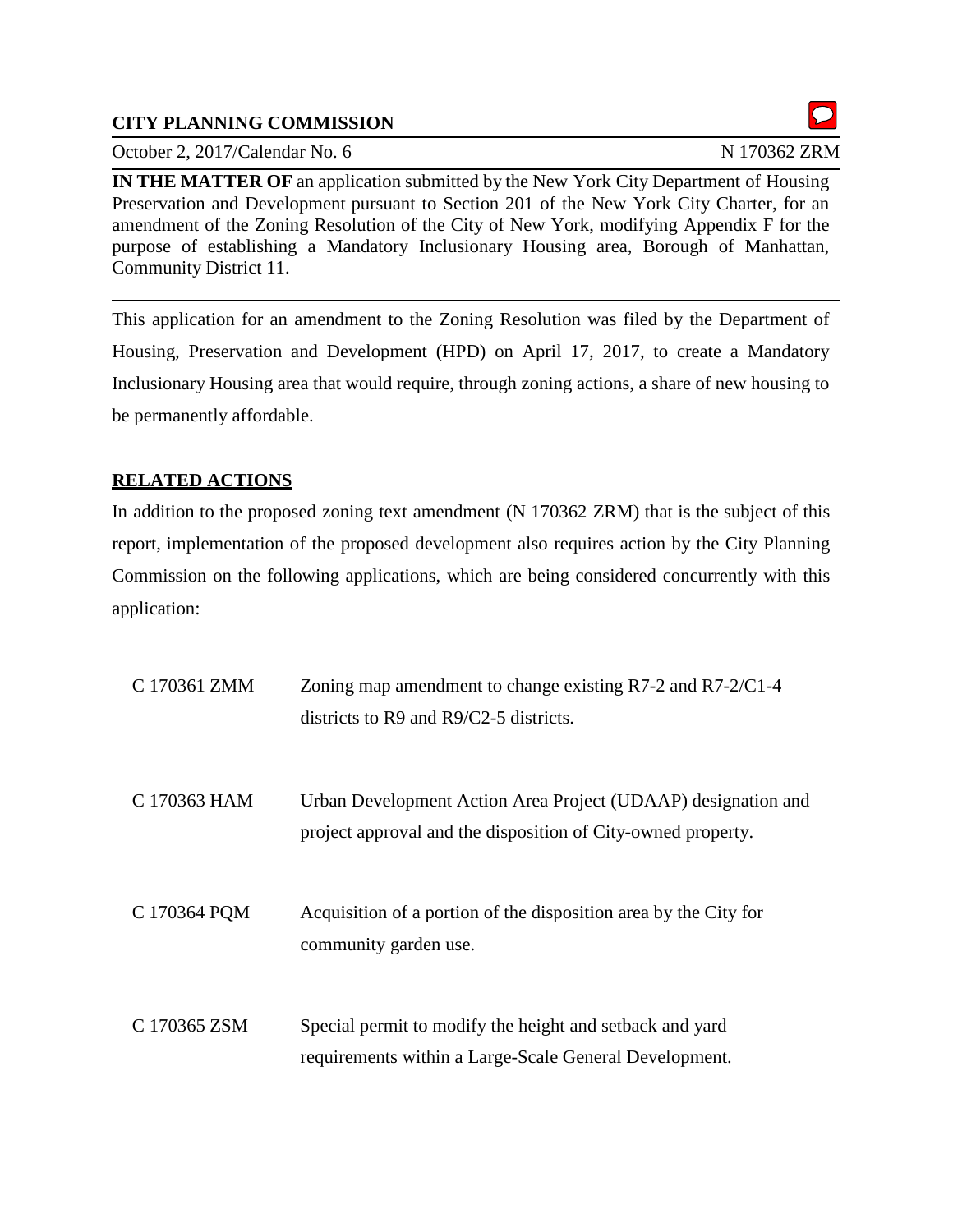| C 170366 ZSM | Special permit to allow commercial use above the second story within<br>a mixed-use building.                                       |
|--------------|-------------------------------------------------------------------------------------------------------------------------------------|
| C 170367 ZSM | Special permit to modify parking requirements within a Large Scale<br>General Development.                                          |
| N 170368 ZCM | Certification from the City Planning Commission to modify the<br>ground-floor use requirements for a building facing a wide street. |

### **BACKGROUND**

A full background discussion and description of this application appears in the report on the related UDAAP action (C 170363 HAM).

## **ENVIRONMENTAL REVIEW**

This application (N 170362 ZRM), in conjunction with the related actions (C 170361 ZMM, C 170363 HAM, C 170364 PQM, C 170365 ZSM, C 170366 ZSM, C 170367 ZSM and N 170368 ZCM), was reviewed pursuant to the New York State Environmental Quality Review Act (SEQRA), and the SEQRA regulations set forth in Volume 6 of the New York Code of Rules and Regulations, Section 617.00 et seq. and the City Environmental Quality Review (CEQR) Rules of Procedure of 1991 and Executive Order No. 91 of 1977. The designated CEQR number is 17DCP048M. The lead agency is the City Planning Commission.

A summary of the environmental review, including the Final Environmental Impact Statement (FEIS), issued on September 19, 2017, appears in the report on the related UDAAP action (C 170363 HAM).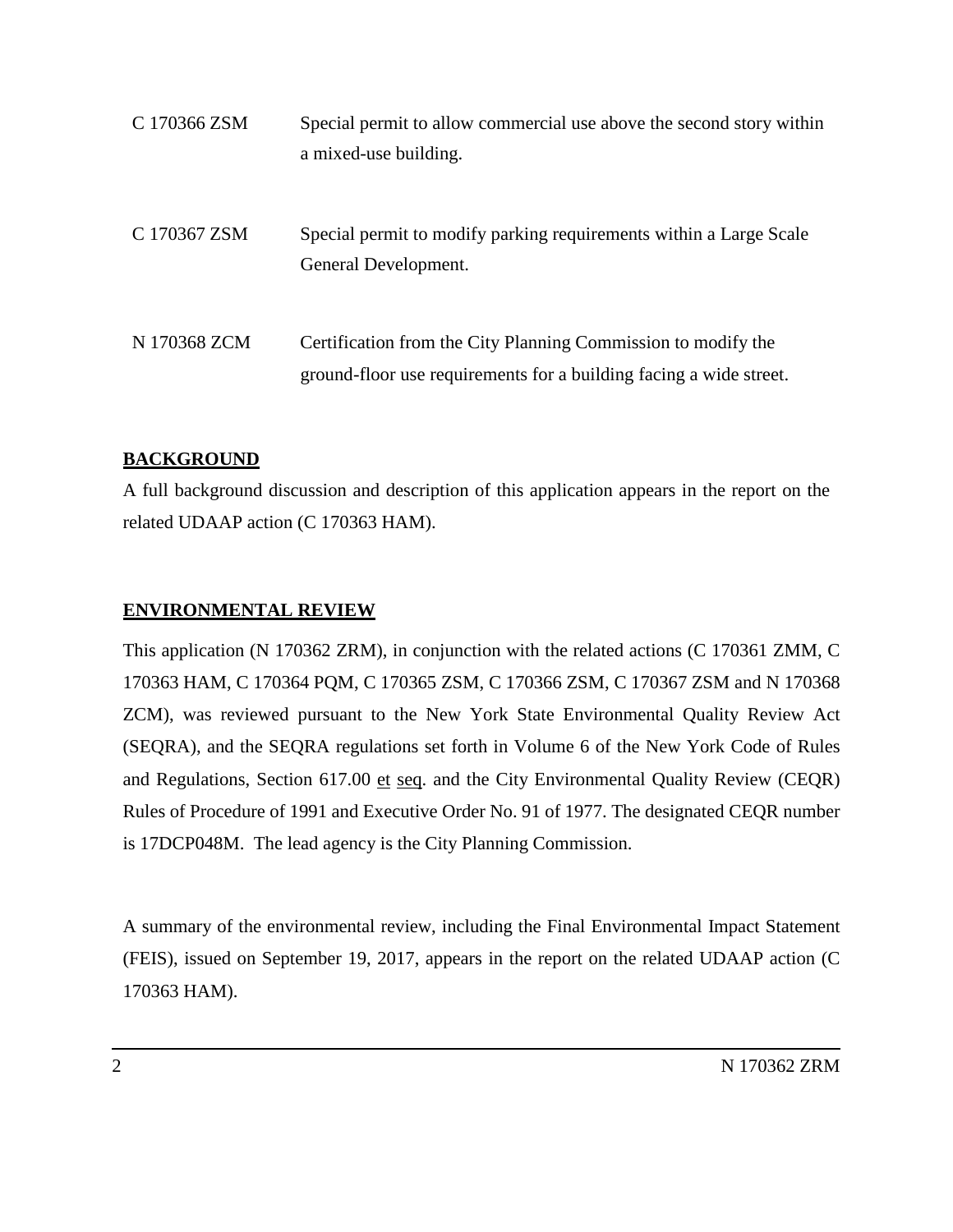### **PUBLIC REVIEW**

This application (N 170362 ZRM), along with an application for a City Planning Commission certification (N 170368 ZCM), was referred for information and review in accordance with the procedures for non-ULURP matters on April 24, 2017, in conjunction with the related actions (C 170361 ZMM, C 170363 HAM, C 170364 PQM, C 170365 ZSM, C 170366 ZSM and C 170367 ZSM), which were certified as complete by the Department of City Planning on April 24, 2017 and duly referred to Manhattan Community Board 11 and the Manhattan Borough President in accordance with Title 62 of the Rules of the City of New York, Section 2-02(b).

### **Community Board Public Hearing**

Community Board 11 held a public hearing on the application (N 170362 ZRM) on June 27, 2017 and on that date, by a vote of 29 in favor, five in opposition, and with three abstentions, adopted a resolution recommending approval with conditions.

A summary of the Community Board's recommendations appears in the report for the related UDAAP action (C 170363 HAM).

#### **Borough President Recommendation**

This application (N 170362 ZRM) was considered by the Manhattan Borough President, who issued a recommendation approving the application with conditions on August 2, 2017.

A summary of the Borough President's recommendations appear in the report for the related UDAAP action (C 170363 HAM).

#### **City Planning Commission Public Hearing**

On August 9, 2017 (Calendar No. 21), the City Planning Commission scheduled August 23,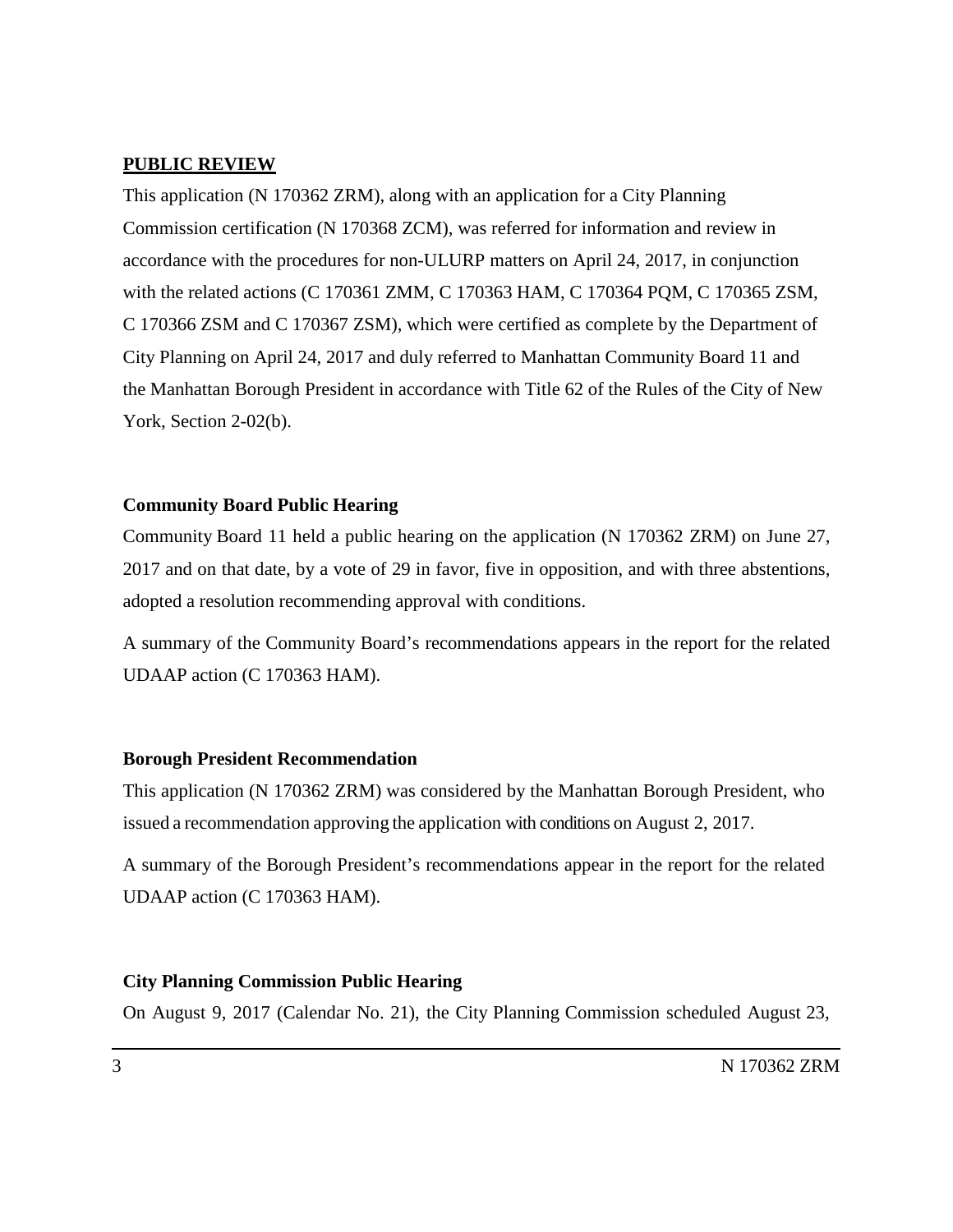2017 for a public hearing on this application (N 170362 ZRM) and the applications for the related actions. The hearing was duly held on August 23, 2017 (Calendar No. 39).

There were eight speakers in favor of the application and none in opposition, as described in the report on the related application for a UDAAP action (C 170363 HAM).

### **CONSIDERATION**

The Commission believes that this proposed text amendment to the Zoning Resolution, in conjunction with the related actions, is appropriate.

A full consideration and analysis of the issues and the reasons for approving the application appears in the report on the related application for a UDAAP action (C 170363 HAM).

#### **RESOLUTION**

**RESOLVED,** that having considered the Sendero Verde Development Alternative in the Final Environmental Impact Statement (FEIS) of the Harlem Neighborhood Rezoning applications, for which a Notice of Completion was issued on September 19, 2017, with respect to this application (CEQR No. 17DCP048M), and the Technical Memorandum, dated September 29, 2017, the City Planning Commission finds that the requirements of the New York State Environmental Quality Review Act and Regulations have been met and that:

- 1. Consistent with social, economic and other essential considerations from among the reasonable alternatives available, the action is one which avoids or minimizes adverse environmental impacts to the maximum extent practicable; and
- 2. The adverse environmental impacts identified in the Sendero Verde Development Alternative of the FEIS will be minimized or avoided to the maximum extent practicable by incorporating as conditions to the approval, pursuant to the Land Disposition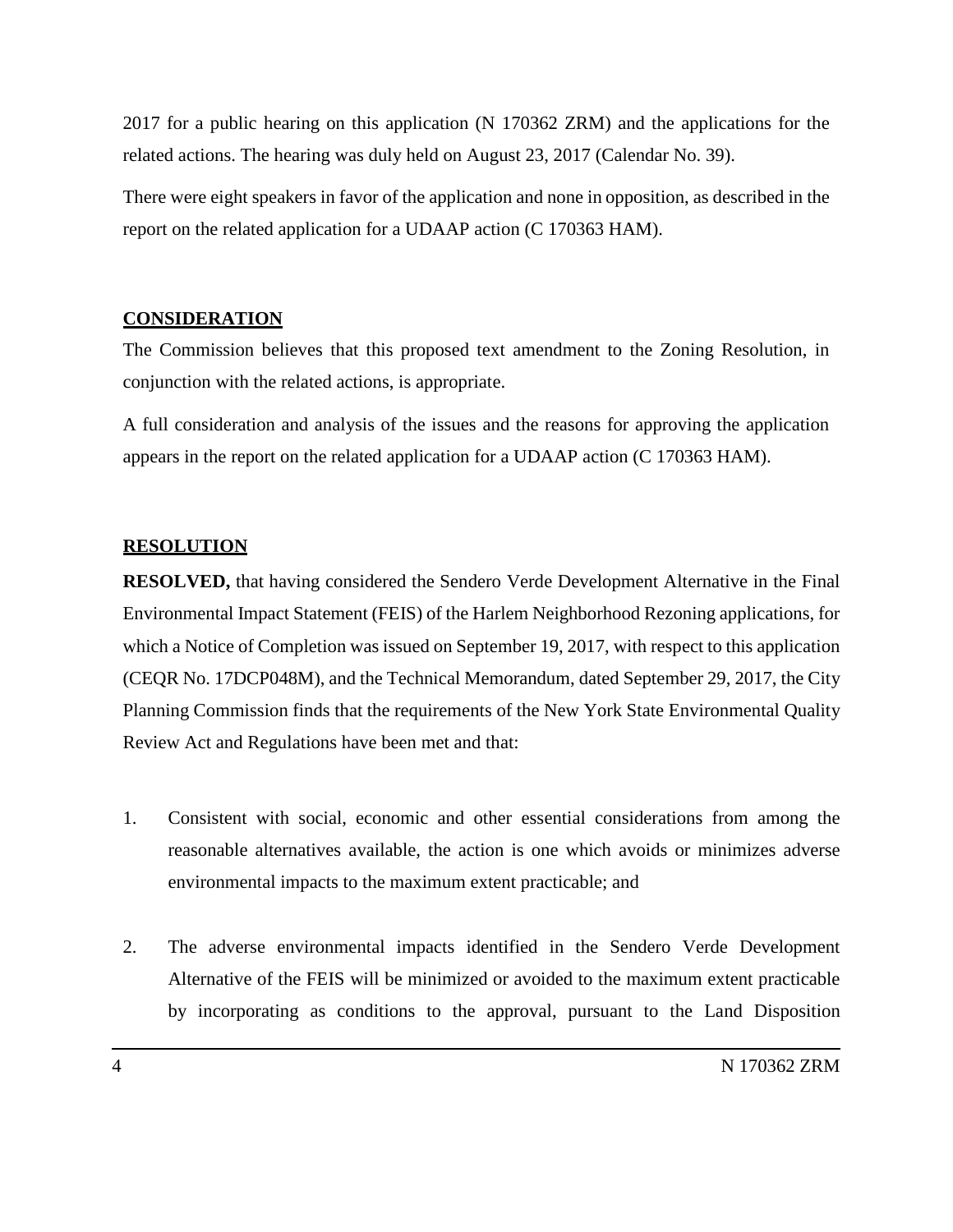Agreement(s) with the City, those project components related to the environment and mitigation measures determined to be practicable.

The report of the City Planning Commission, together with the FEIS and the Technical Memorandum dated September 29, 2017, constitute the written statement of facts, and of social, economic and other factors and standards, that form the basis of the decision, pursuant to Section 617.11(d) of the SEQRA regulations; and be it further

**RESOLVED**, that the City Planning Commission finds that the action described herein will have no significant impact on the environment; and

**RESOLVED,** by the City Planning Commission, pursuant to Section 200 of the New York City Charter, that based on the environment determination, and the consideration described in this report, the Zoning Resolution of the City of New York, effective as December 15, 1961, and as subsequently modified, is further amended as follows:

Matter underlined is new, to be added; Matter struck out is to be deleted:

Matter within  $# #$  is defined in Section 12-10;

\* \* \* indicates where unchanged text appears in the ZoningResolution

\* \* \*

**APPENDIX F Inclusionary Housing Designated Areas and Mandatory Inclusionary Housing Areas**

\* \* \*

### **MANHATTAN**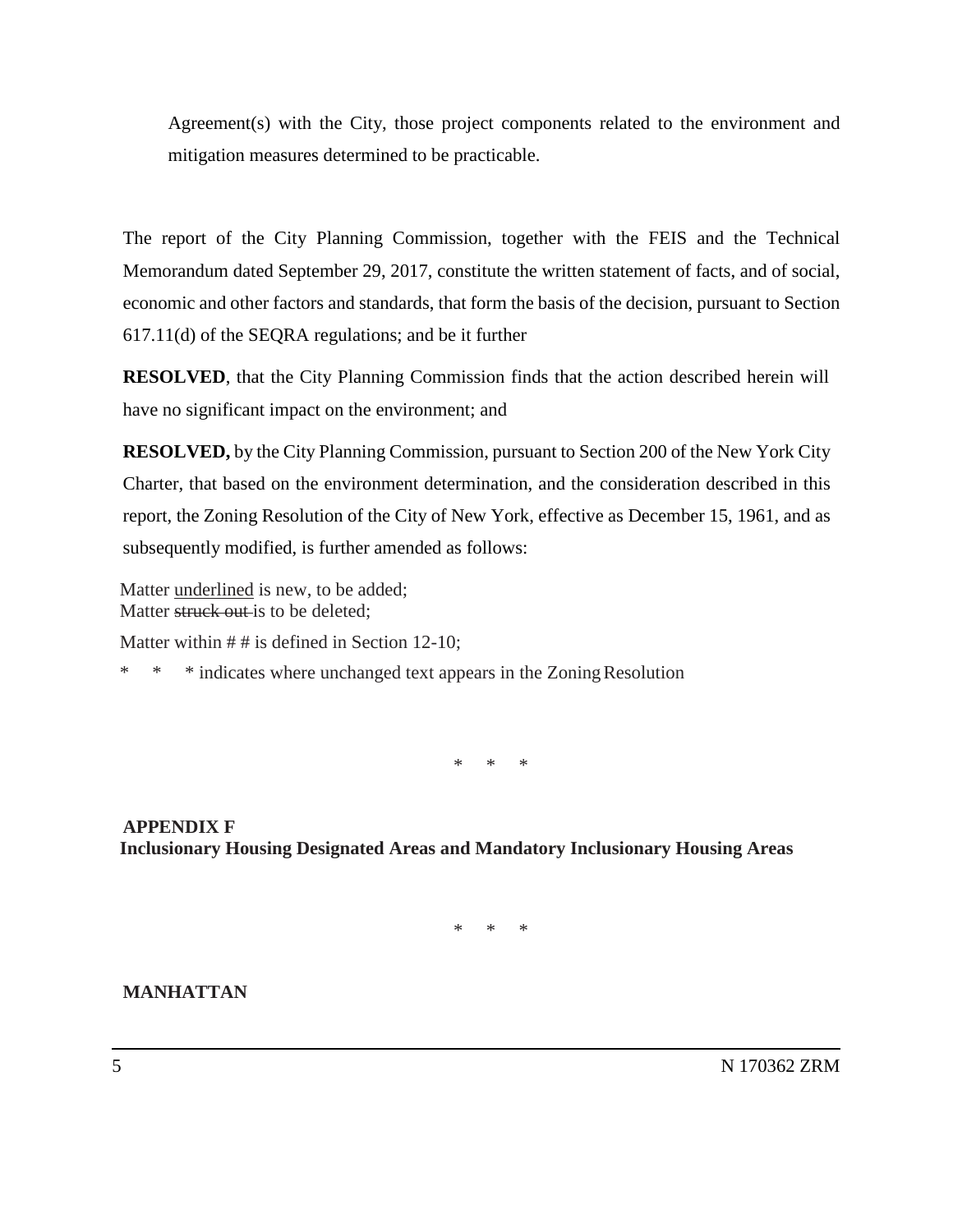\* \* \*

**Manhattan Community District 11**

\* \* \*

In the R9 District within the areas shown on the following Map 2:

\* \* \*

Map 2 - (date of adoption)

## [PROPOSED MAP]



Mandatory Inclusionary Housing Program Area *see Section 23-154(d)(3)*